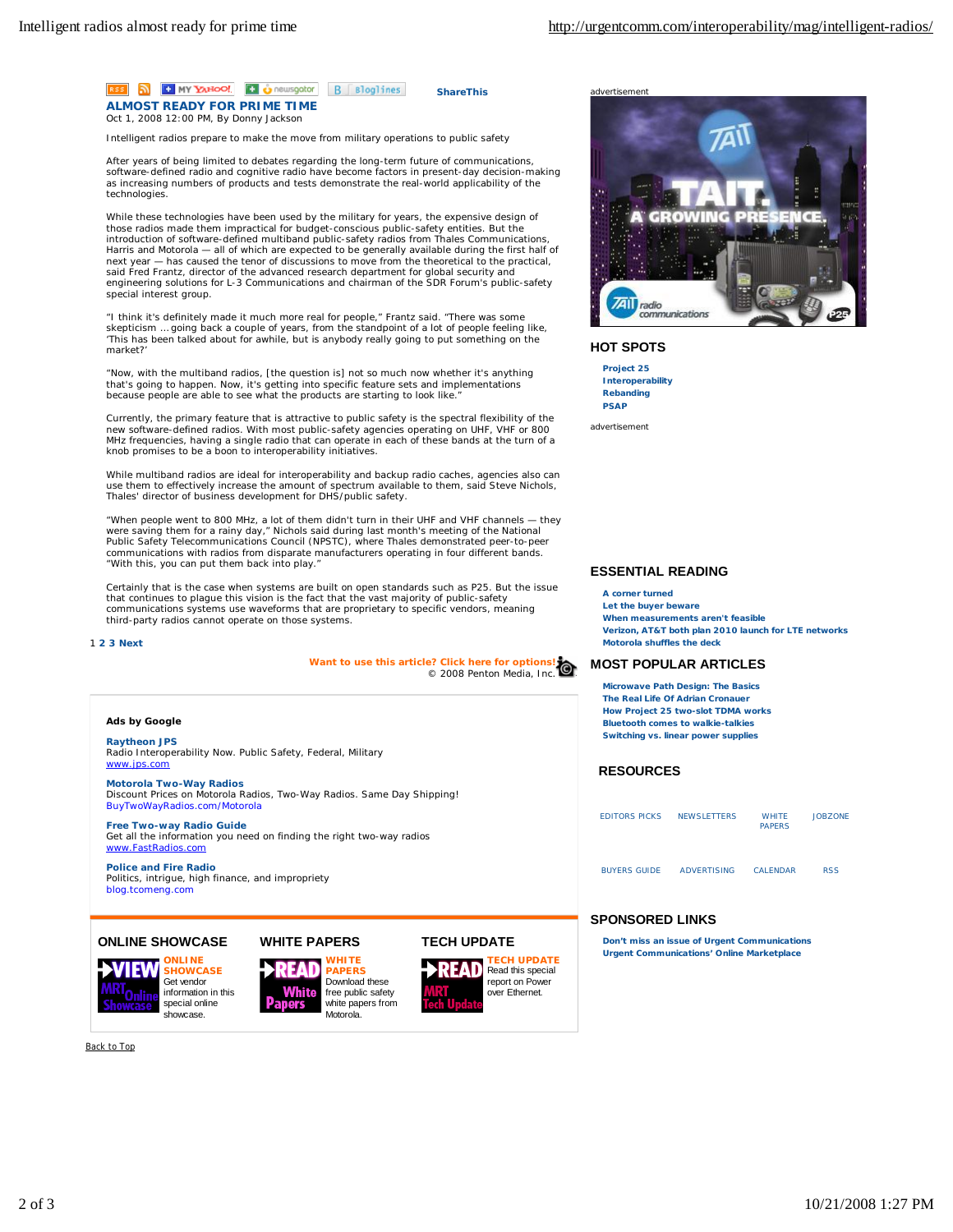

Intelligent radios prepare to make the move from military operations to public safety

Many industry observers question whether entrenched vendors such as Motorola and Tyco Electronics M/A-COM have any financial incentive to license their proprietary waveforms to other manufacturers of multiband radios. Frantz said public-safety representatives have indicated repeatedly to vendors that they would like to see the proprietary waveforms included in software-defined radios but acknowledged that the matter is "one barrier we haven't broken yet."

With the new multiband radios, communications on different bands can be made available to users at the twist of a knob on the radio. This capability promises to be taken to a new level with the advent of cognitive radio, which is designed to let users — and the other members of their talk group — operate on any open frequency that is found, regardless of the spectrum band.

This capability has been demonstrated for defense use through DARPA's XG program, which showed that cognitive radio software from U.S. firm Shared Spectrum could switch channels quickly enough to meet military specifications. In the spring, Shared Spectrum demonstrated that its software could be uploaded easily to two software-defined military radios — one from Thales and one from Harris — to make those devices cognitive.

Similar capabilities could be added to the Thales and Harris software-defined radios for public safety, said Sal D'Itri, director of sales and marketing for Shared Spectrum. If the market demands such a solution, it could be done in the near future, he said.

"It's typically taken a few months of teaming with a radio manufacturer to do that — I'd say a six-month effort," D'Itri said.

Shared Spectrum officials are working with the National Institute of Justice Cognitive Radio Access and Management (CRAM) project to help develop technical policy guidelines that would govern the use of cognitive radio by public-safety agencies, D'Itri said.

A key advantage of cognitive radio is its ability to recognize interference on the frequencies in use and automatically switch to other available frequencies that do not suffer from such interference.

From an operational standpoint, cognitive radio could offer communications unit leaders much greater flexibility during an incident, said John Powell, chairman of NPSTC's software-defined radio working group. Today, when a talk group is created and assigned a channel, that channel is not changed because communications leaders fear losing communications with about half the talk-group users when such a technical change is made, he said.

That would not be a concern in a properly functioning cognitive-radio system, so a communications unit leader could alter channel assignments to ensure the best use of spectrum available at the time. "With this, we could make the change — once it's proven and not have to worry about losing anyone," Powell said.

## **Previous 1** 2 **3 Next**

**Want to use this article? Click here for options!** © 2008 Penton Media, Inc.

#### **Ads by Google**

**Raytheon JPS** Radio Interoperability Now. Public Safety, Federal, Military [www.jps.com](http://www.jps.com)

**Two Way Radios** Huge Selection, Great Prices Same Day Ship On Two Way Radios! BuyTwoWayRadios.com

**Free Two-way Radio Guide** Get all the information you need on finding the right two-way radios [www.FastRadios.com](http://www.FastRadios.com)

**Police and Fire Radio** Politics, intrigue, high finance, and impropriety blog.tcomeng.com

# **ONLINE SHOWCASE**





Download these free public safety white papers from

Motorola.







#### **HOT SPOTS**

**Project 25 Interoperability Rebanding PSAP**

advertisement

# **ESSENTIAL READING**

#### **A corner turned**

**Let the buyer beware When measurements aren't feasible Verizon, AT&T both plan 2010 launch for LTE networks Motorola shuffles the deck**

#### **MOST POPULAR ARTICLES**

**Microwave Path Design: The Basics The Real Life Of Adrian Cronauer How Project 25 two-slot TDMA works Bluetooth comes to walkie-talkies Switching vs. linear power supplies**

## **RESOURCES**

| <b>EDITORS PICKS</b> | <b>NEWSLETTERS</b> | <b>WHITE</b><br><b>PAPERS</b> | <b>JOBZONE</b> |
|----------------------|--------------------|-------------------------------|----------------|
| <b>BUYERS GUIDE</b>  | <b>ADVERTISING</b> | <b>CALENDAR</b>               | <b>RSS</b>     |

## **SPONSORED LINKS**

**Don't miss an issue of Urgent Communications Urgent Communications' Online Marketplace**